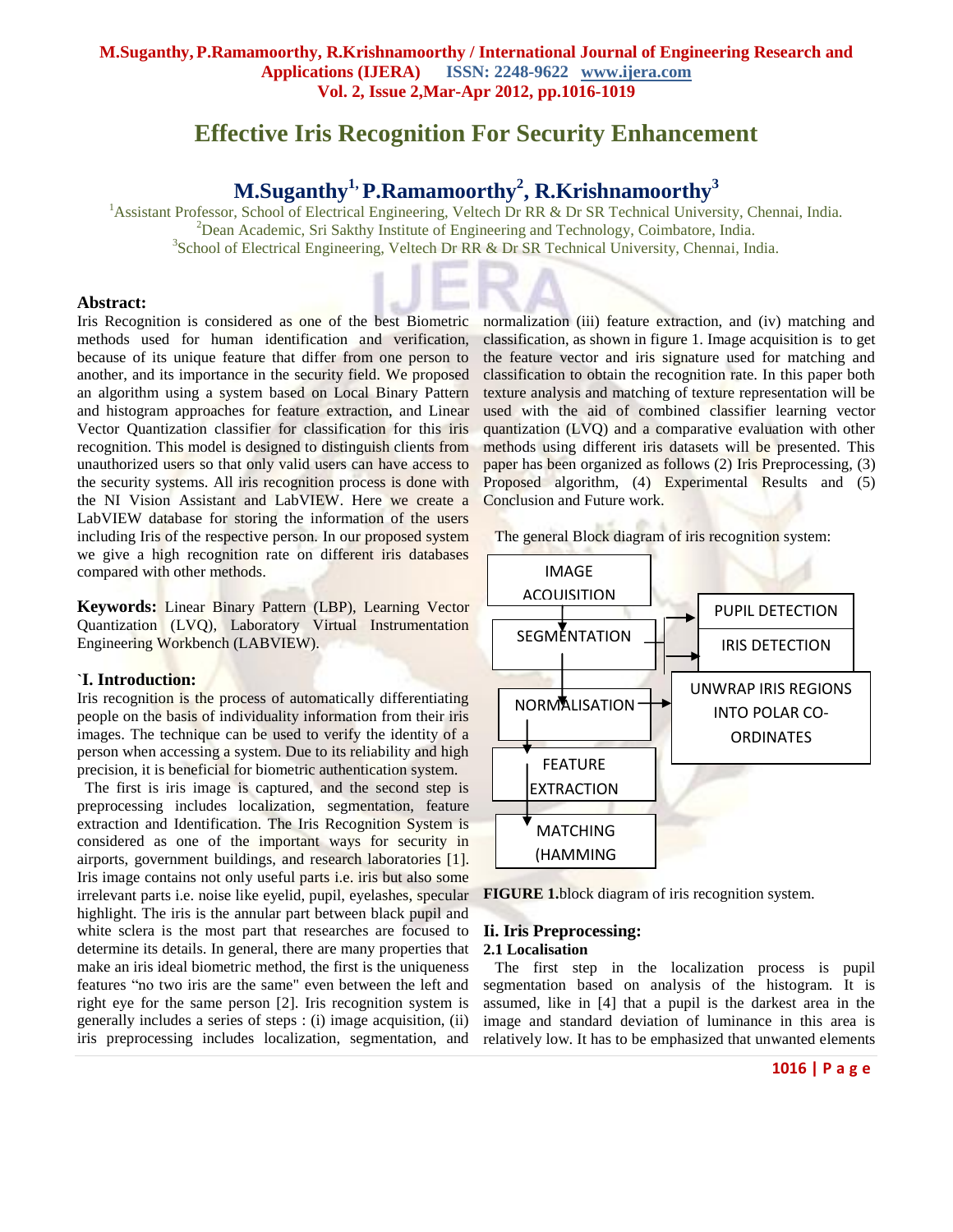# **M.Suganthy,P.Ramamoorthy, R.Krishnamoorthy / International Journal of Engineering Research and Applications (IJERA) ISSN: 2248-9622 www.ijera.com Vol. 2, Issue 2,Mar-Apr 2012, pp.1016-1019**

(reflections, eyelashes, etc) may appear in the threshold image. Nevertheless pupil can be segmented by relatively simple method, based on image thresholding using the histogram analysis. It is possible, because in general, histogram function of all NIR eye

$$
threshold = 0.52 \left[ \frac{1}{size_{image}} \sum Intensity_{pixels} \right] \qquad (1-a)
$$

images

have a local maximum placed in the area of small luminance values(pupil).



**FIGURE 1. Localisation of iris.** 

#### **2.2 Segmentation**

Segmentation is one of the important steps in preprocessing since it separates the input iris image into several components making it feasible to extract features easily. The technique we used in this step is canny edge detection, using image management tool in LABVIEW and vision assistant we perform this canny edge detection.

Steps in segmentation:

- Getting the input eye image in Vision Assistant.
- Locating the circular edge in the region of interest.
- Direction, polarity, looks for first or best edge is selected.

The Segmentation process is defined as separating the input iris image into several



**FIGURE 2**.Detecting the edge in NI Vision Assistant

Components, so it is very important step in preprocessing because it describes and recognize the input image. One of the best ways to separate the pupil from the whole eye is using circular Hough transformation in order to find the circle of the pupil. The pupil is the largest black area in the intensity image; its edge can be easily detected from the binary image by using a suitable threshold of the intensity image.

### **2.3 Normalisation**

 The final step of preprocessing is normalization which transforms the iris region so that it has fixed dimensions in order to allow comparisons. Daugman's Rubber Sheet Model

is used for iris normalization as shown in figure. The rubber sheet model ramps each point within the iris region to a pair of polar coordinates  $(r, \_)$  where r is on the interval [0, 1] and  $\_$  is angle  $[0, 2]$ . The remapping of the iris region from  $(x, y)$ Cartesian coordinates to the normalized non-concentric polar representation is modeled as:



#### Fig. 7: Daugman rubber sheet model.

Where I  $(x, y)$  is the iris region image,  $(x, y)$  are the original Cartesian coordinates,  $(r, \theta)$  are the corresponding normalized polar coordinates, and are the coordinates of the pupil and iris boundaries along the  $\theta$  direction.

#### **Iii.Proposed Algorithm:**

 In this paper a new algorithm is proposed using LBP and histogram properties as a

Statistical approach for feature extraction and the use of combined LVQ classifiers as a neural network approach for classification. Once the features are extracted using both LBP and Histogram properties, an iris image is transformed into a feature vector applied to combined classifier.

The steps involved in proposed algorithm:

- **Step1:** Upload input iris images.
- **Step2:** The preprocessing Stages:
	- a. Using Both Canny Edge Detection and HCT for Localization and Segmentation.
	- b. Normalization Of Iris Using Daugman Rubber Sheet Model

**Step3**: Extract The Normalized Iris Features using LBP To Obtain Feature Vector

**Step4**: The feature vector obtained is uploaded to LVQ classifier.

- a. Set NC:number of classifiers=3
- b. Determine The Minimum Acceptable Classifier Performance.

**Step5**: The Training and Testing By Each LVQ Classifier By:

- a. Selecting Suitable Learning Rate..
- b. Selecting Suitable Number Of Hidden Neuron(NH)
- c. Selecting suitable training epoch number.
- d. Repeat For Each Lvq Classifier(Nc=3)

**Step6**: The Output Is Based On Majority Voting Among Several Classifiers

- a. For m=1 to number of image for test.
- b. For n=1 to number of classes.
- c. For c=1 to number of chosen classifiers.
- d. K=Recognition Result

Winner Class=Maximum Counter.

## ` **3.1 Feature Extraction:**

 LBP is ideally suited for applications requiring fast feature extraction and texture classification. Due to its discriminative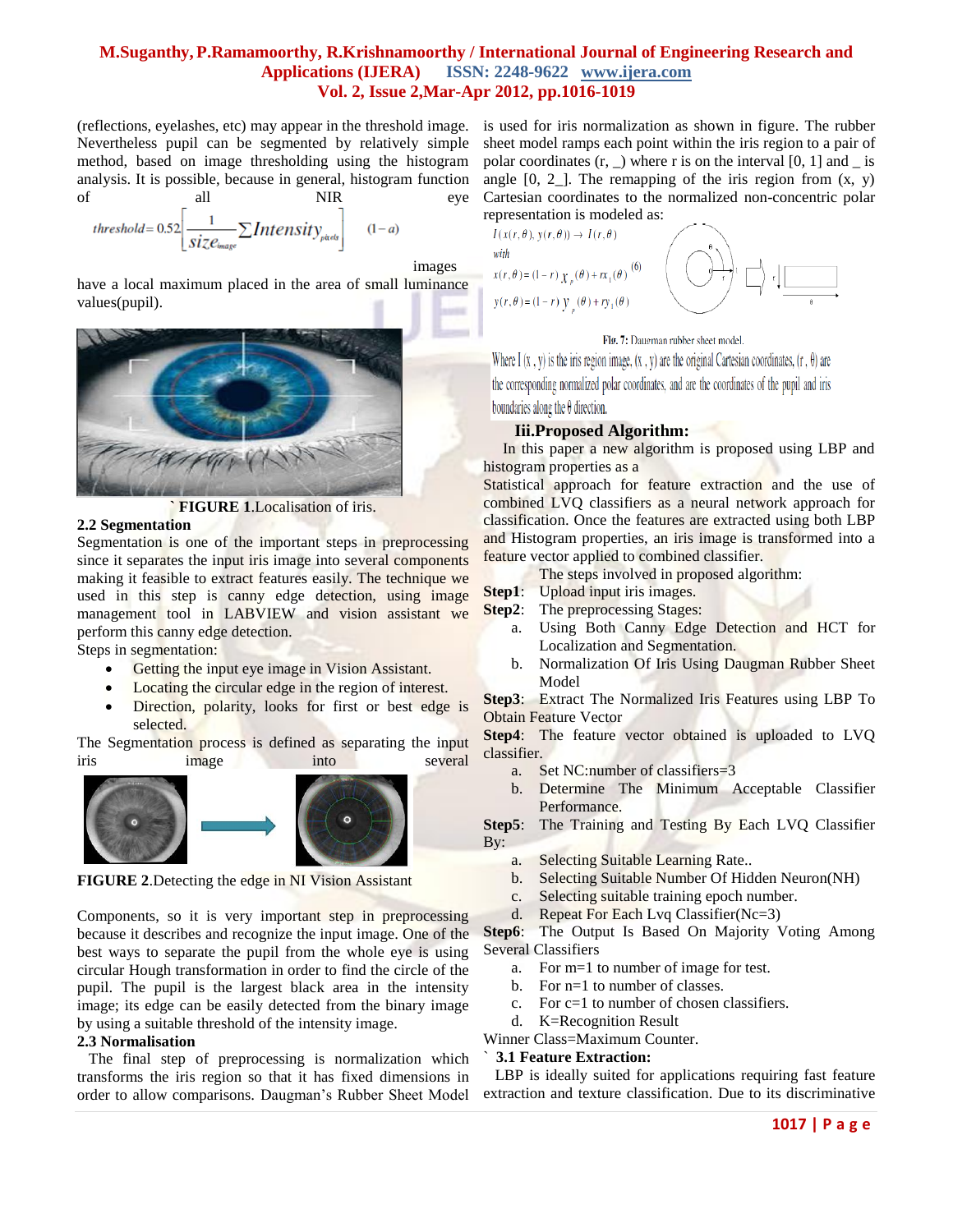# **M.Suganthy,P.Ramamoorthy, R.Krishnamoorthy / International Journal of Engineering Research and Applications (IJERA) ISSN: 2248-9622 www.ijera.com Vol. 2, Issue 2,Mar-Apr 2012, pp.1016-1019**

power and computational simplicity, the LBP texture operator has become a popular approach in various applications, including visual inspection, image retrieval, remote sensing, biomedical image analysis, motion analysis, environmental modeling, and outdoor scene analysis to extract the entire iris template features; they used hamming distance for matching. In this paper LBP is introduced in order to extract the iris features from the normalized iris image. The output of LBP is the feature vectors with n-dimension used as an input to combined LVQclassifier.The edge detected image is shown in FIGURE(4).



**Figure 4**.The Edge detected image is extracted using image mask function.

## **3.2 Learning Vector Quantisation:**

 LVQ is a pattern classification method; each output node is represented as a class. The weight vector of an output node is called a reference or codebook vector (CV). The LVQ attempts to adjust the weights to approximate a theoretical Bayes classifier. Input vectors are classified by assigning them as a class label of the weight vector closest to the input vector. The result obtained depends on the majority voting among several weak classifiers. The LVQ consisting of two layers; the first layer is the input layer which contains the input neurons, while the second layer is the output layer that contains output neurons.



**FIGURE 5.** Pattern Matching Process.

The final step is the pattern matching of the Iris image with the stored templates from the database. The FIGURE (5) shows Pattern Matching process. These patterns are used to create templates for Iris recognition. It will work fine for less number of users, but it is not recommended for large number of users since it requires large storage memory. We created four templates for each Iris image rather than storing complete image. The templates of the iris are shown in the **FIGURE (6).**



**FIGURE 6.**Templates of the iris image.

# **Iv.Experimental Results:**

`

 The Iris recognition steps, feature extraction, Pattern matching are performed using NI Vision Assistant and NI Lab VIEW. The NI vision script for iris recognition using template matching is shown in Figure (6).

.Template matching script required 27.94ms.

| Results      |            |
|--------------|------------|
| X Position   | 144,00000  |
| Y Position   | 366,50000  |
| Angle        | 0,000000   |
| <b>Score</b> | 1000,00000 |
|              |            |

## **Figure 7**.Results of template.

The front panel of Iris recognition is shown in Figure (8).This compares the Iris image of the user and the already stored user's image in the database.

The Iris images are compared using Lab VIEW



**Figure 8** .Comparison of Iris images.

The Figure 9 shows selecting an Iris image in an ATM system.



**Figure 9.** Selecting the iris image in an ATM system.